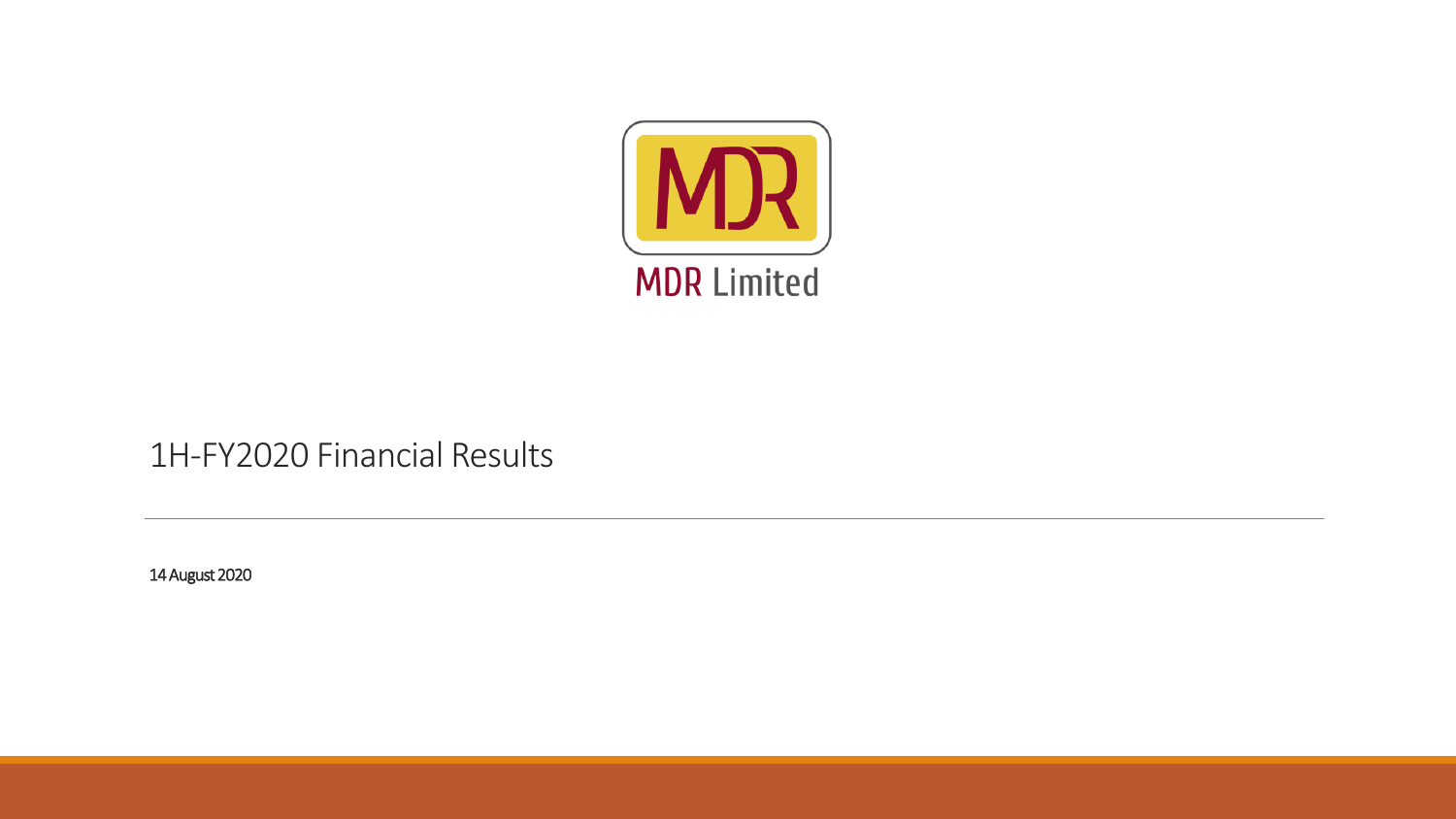

**(\$'000) 1H 2020 1H 2019 DMS** 72,582 119,614 **AMS** 8,443 10,134 **DPAS** 1,325 3,110 **INVESTMENT** 3,998 3,481 **Total** 86,348 136,339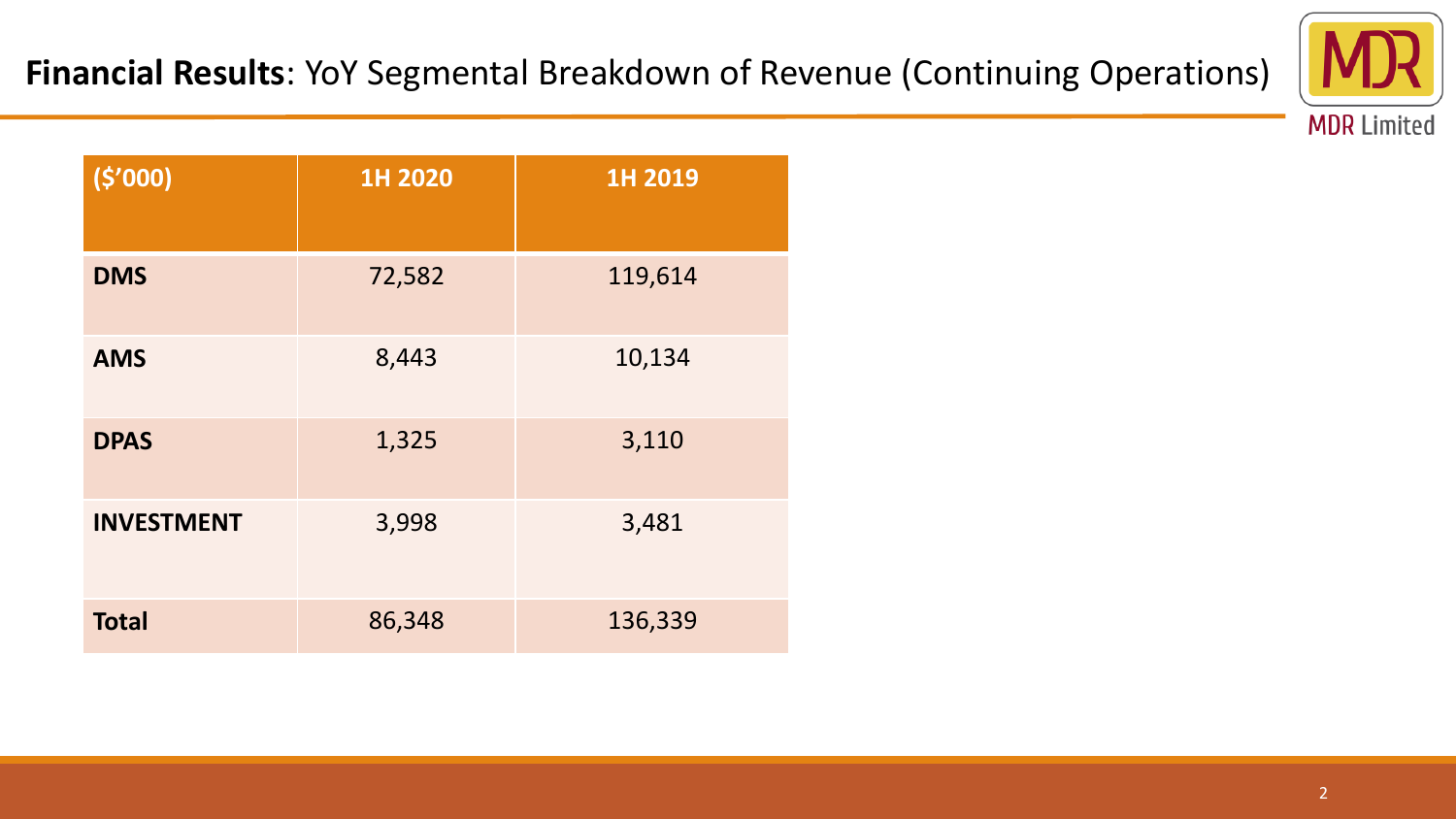

| (5'000)           | 1H 2020 | 1H 2019 |
|-------------------|---------|---------|
| <b>DMS</b>        | 5,008   | 9,512   |
| <b>AMS</b>        | 2,254   | 2,740   |
| <b>DPAS</b>       | 152     | 836     |
| <b>INVESTMENT</b> | 3,998   | 3,481   |
| <b>Total</b>      | 11,412  | 16,569  |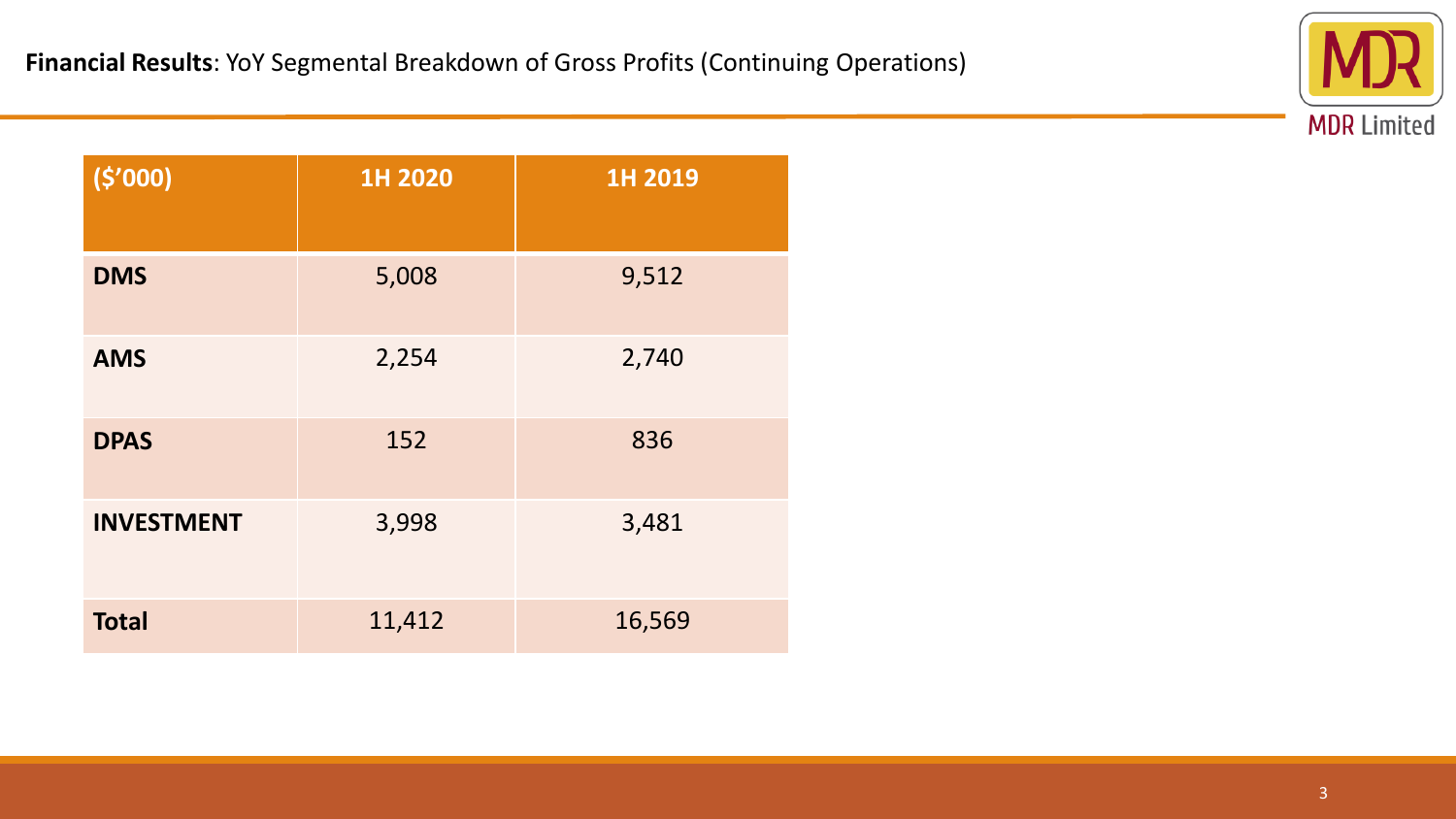## **1H2020 Financial Highlights:** Profit after Tax





| <b>Non-cash impairments</b><br>(5'000)                  | 1H2020 |
|---------------------------------------------------------|--------|
| <b>Continuing Operations</b>                            |        |
| Profit for 1H-2020                                      | 508    |
| Impairment impact:                                      |        |
| Reversal of impairment of right-of-<br>use assets       | (68)   |
| Impairment of plant and equipment                       | 59     |
| <b>Total Reversal of impairments</b>                    | (9)    |
| Profit for 1H-2020 (excluding non-<br>cash impairments) | 499    |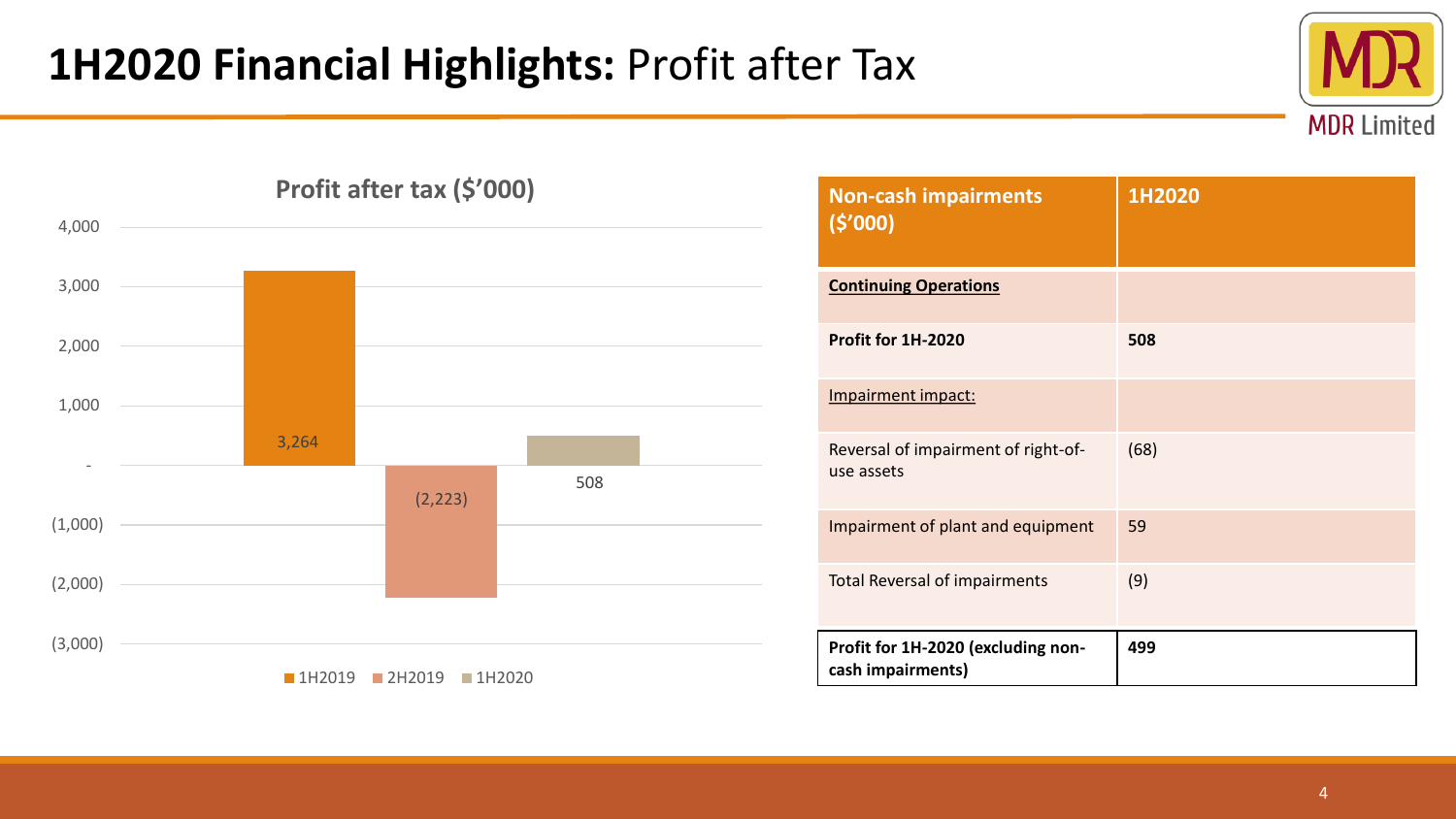



**1H2019 2H2019 1H2020**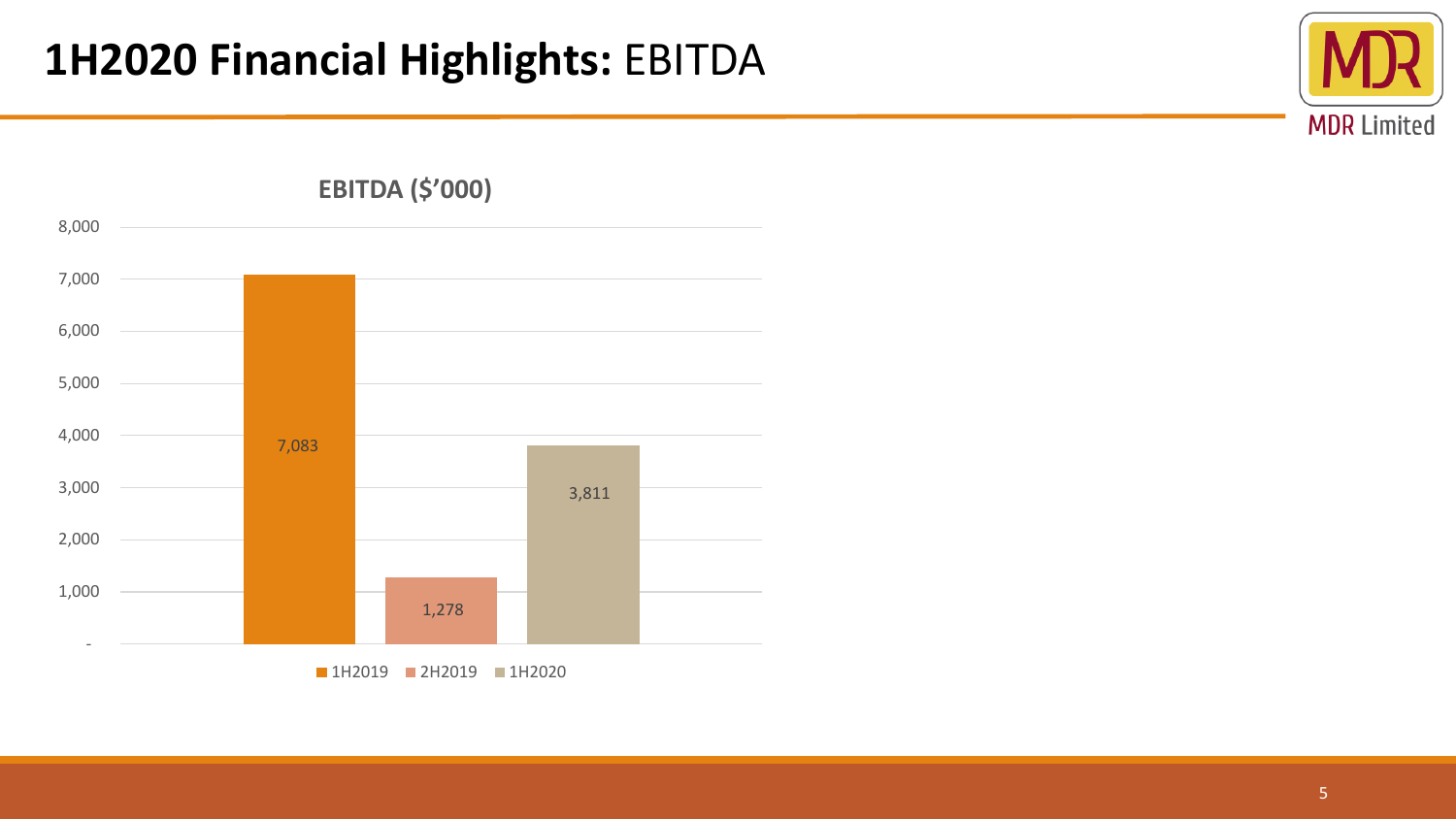

| (\$'000)                                                                                                                                 | 1H 2019 | 2H 2019 | 1H 2020   |
|------------------------------------------------------------------------------------------------------------------------------------------|---------|---------|-----------|
| <b>Investment performance</b><br>(inclusive of dividends from equity)<br>investment and accrued interest<br>income from bond investment) | 2,903   | 761     | (23, 187) |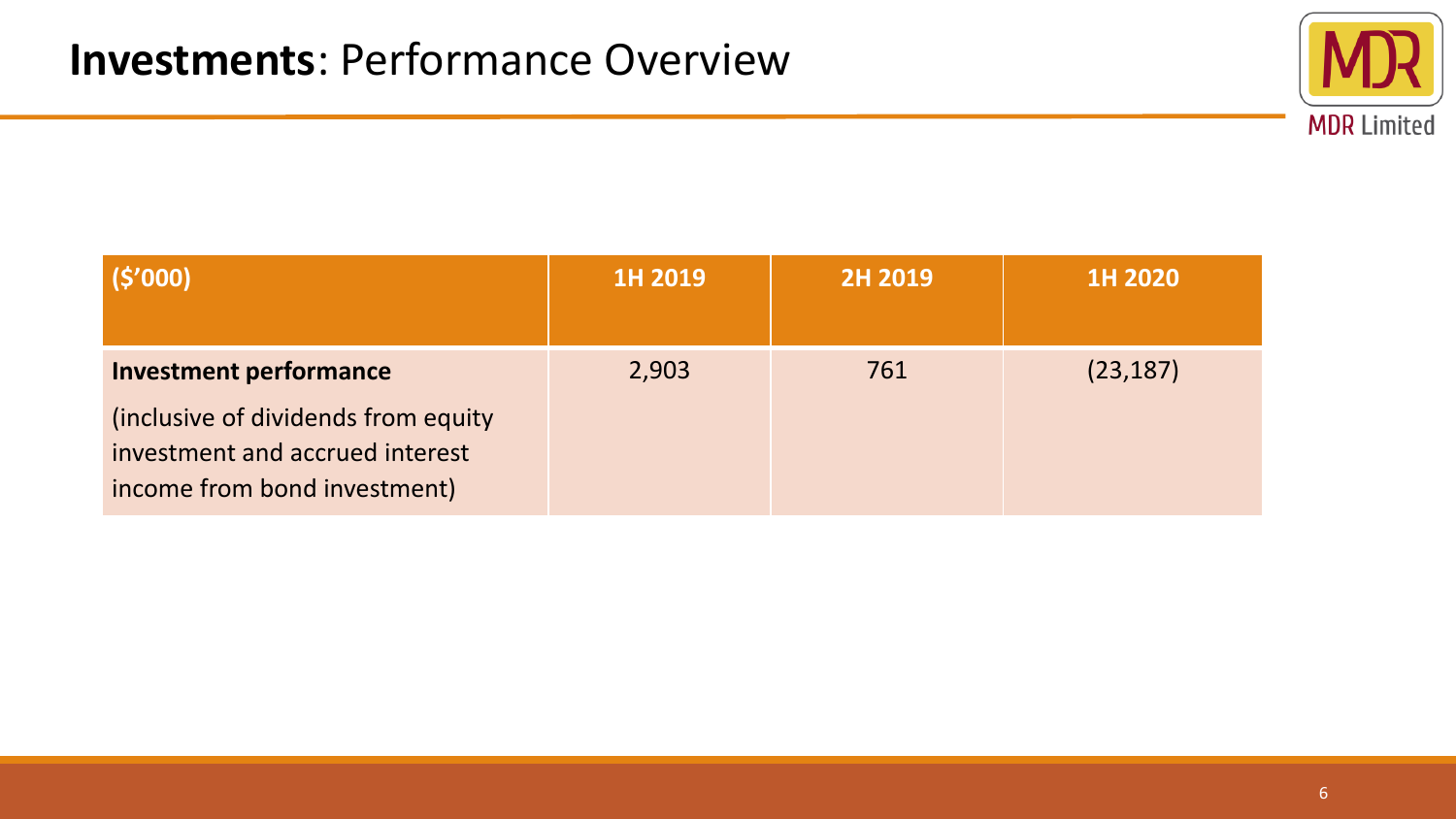### **Investments in Equity Securities**



| <b>Business Sectors</b>        | %      |
|--------------------------------|--------|
| <b>Real estate</b>             | 34.8%  |
| <b>Infrastructure</b>          | 19.4%  |
| <b>Agriculture</b>             | 14.1%  |
| <b>Sports</b>                  | 11.9%  |
| <b>Transportation</b>          | 8.7%   |
| Leisure and hospitality        | 6.9%   |
| <b>Commodities</b>             | 4.2%   |
| ΤΩΤΛΙ                          | 100.0% |
| <b>By Market Concentration</b> | ℅      |
| \$1 billion and above          | 81.7%  |
| \$500 million to \$1 billion   | 14.8%  |
| \$200 million to \$500 million | 3.5%   |
| \$200 million and below        | 0.0%   |
| <b>TOTAL</b>                   | 100.0% |

| By Geographical (based on market value) | ℅      |
|-----------------------------------------|--------|
| <b>SGX</b>                              | 98.2%  |
| <b>HKEX</b>                             | 1.8%   |
| <b>TOTAL</b>                            | 100.0% |

| By Currencies (based on market value)           | %              |
|-------------------------------------------------|----------------|
| <b>SGD</b>                                      | 79.6%          |
| <b>USD</b>                                      | 18.6%          |
| <b>HKD</b>                                      | 1.8%           |
| <b>TOTAL</b>                                    | 100.0%         |
| Weighted portfolio Information (based on simple |                |
| weighted average calculation)                   |                |
| <b>Market Capitalisation</b>                    | \$2.50 billion |
| <b>Dividend Yield</b>                           | 5.74%          |
| 5-year Beta                                     | 0.974          |
| P/B                                             | 0.46x          |
| <b>EV/EBITDA</b>                                | 15.44x         |
|                                                 |                |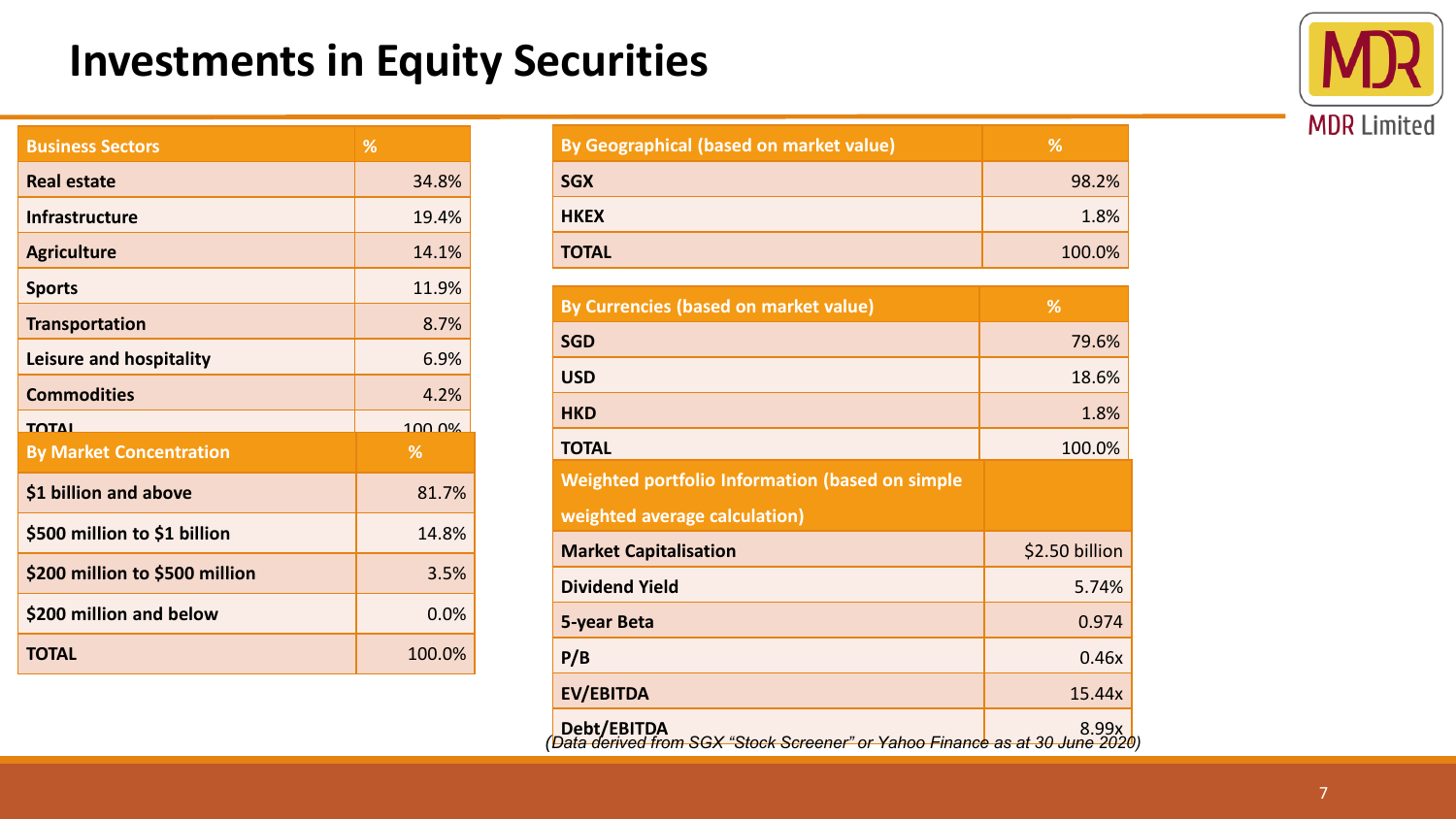

| <b>Business Sectors</b>              | ℅      |
|--------------------------------------|--------|
| Advanced technologies and innovation | 68.9%  |
| <b>services</b>                      |        |
| <b>Real estate</b>                   | 14.0%  |
| <b>Consumer products</b>             | 10.2%  |
| <b>Agriculture</b>                   | 6.9%   |
| <b>TOTAL</b>                         | 100.0% |

| <b>By Credit Rating</b> | %      |
|-------------------------|--------|
| <b>BBB</b>              | 7.6%   |
| <b>BB</b>               | 12.0%  |
| BB-                     | 80.4%  |
| <b>TOTAL</b>            | 100.0% |

| By Geographical (based on market value) | %      |
|-----------------------------------------|--------|
| <b>SGX</b>                              | 23.5%  |
| <b>HKEX</b>                             | 76.5%  |
| <b>TOTAL</b>                            | 100.0% |

| By Currencies (based on market value)                  | ℅            |
|--------------------------------------------------------|--------------|
| <b>USD</b>                                             | 86.7%        |
| <b>SGD</b>                                             | 13.3%        |
| <b>TOTAL</b>                                           | 100.0%       |
| <b>Weighted portfolio Information (based on simple</b> |              |
| weighted average calculation)                          |              |
| <b>Yield to Maturity</b>                               | 7.6%         |
| <b>Duration</b>                                        | $0.64$ vears |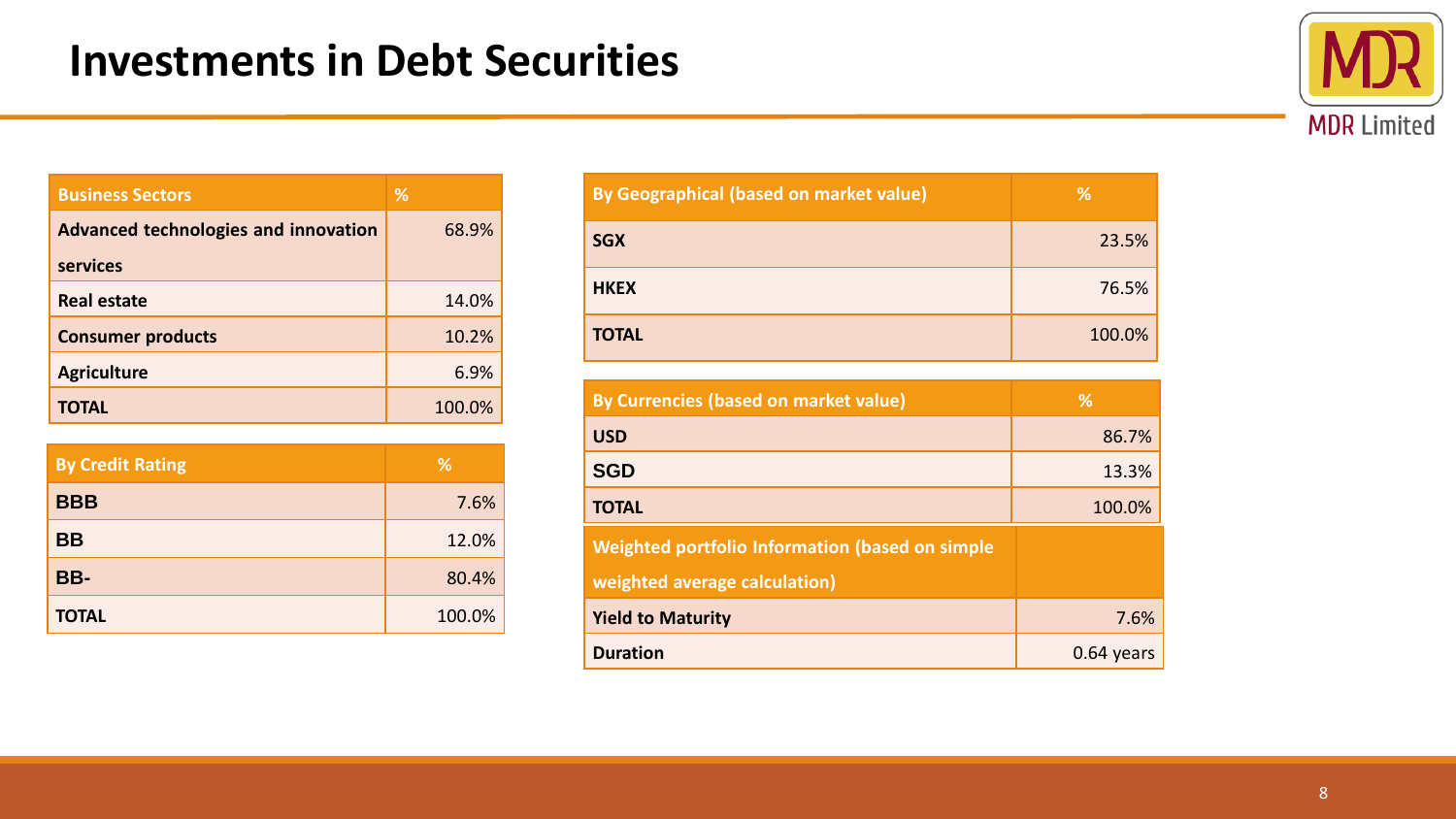# **Capital Recycling**



| <b>Portfolio %</b> | <b>30 June 2020</b> | 31 December 2019 |
|--------------------|---------------------|------------------|
| <b>Equity</b>      | 80%                 | 66%              |
| <b>Bonds</b>       | 20%                 | 34%              |
| <b>Total</b>       | 100%                | 100%             |

Over the last 6 months,

- the Group has invested \$16.4 million and disposed \$5.7 million of equity securities
- the Group has redeemed/disposed \$24.7 million in debt securities

For the next 12 months, the Group plans to redeem/dispose debt securities and equity position(s) and reinvest to take advantage of depressed prices/attractive valuation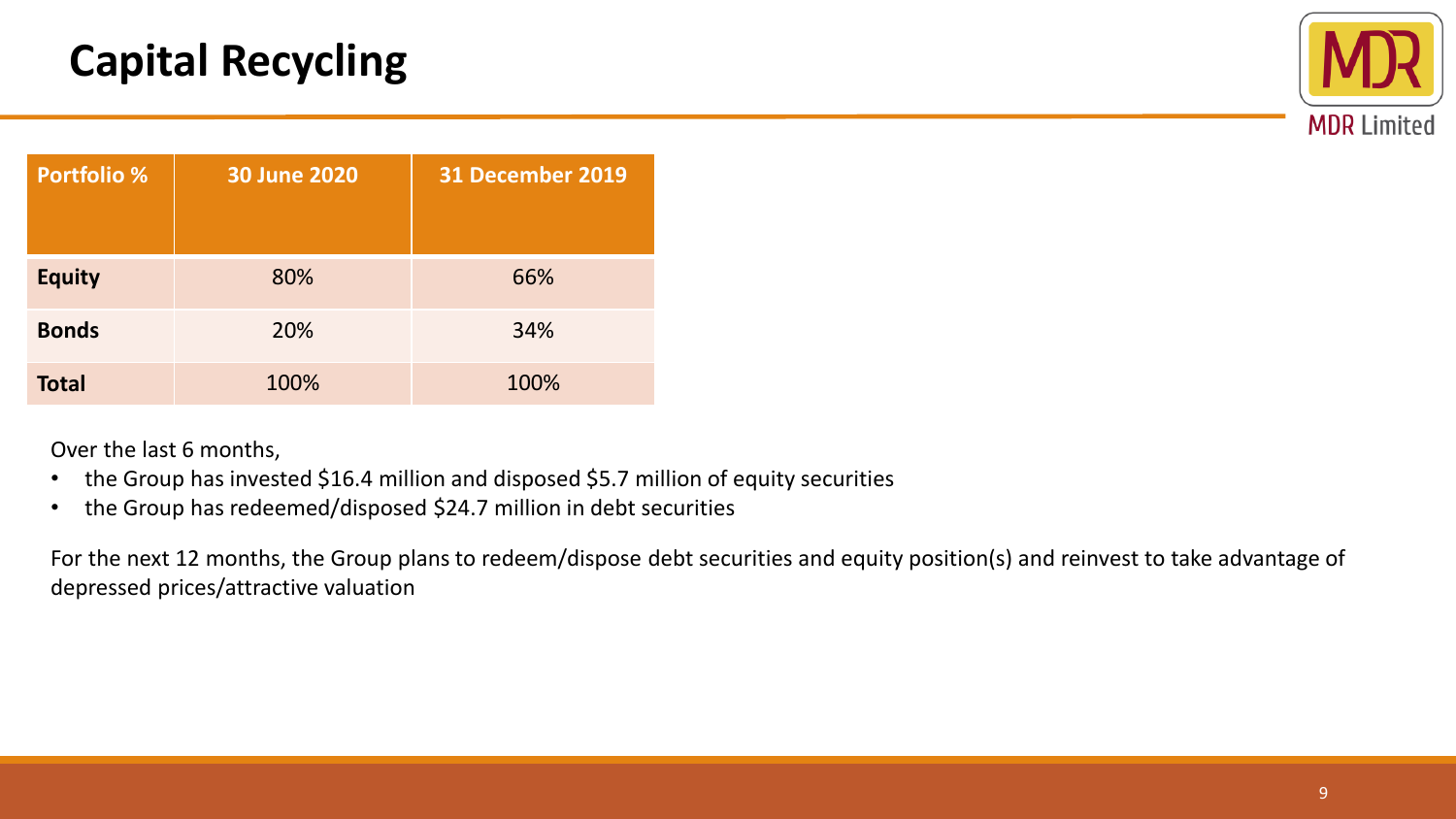# **Thank You**



**Investor Relations**: +65 6347 8911 corporateaffairs@m-dr.com For more information, please visit [www.m-dr.com](http://www.m-dr.com/)